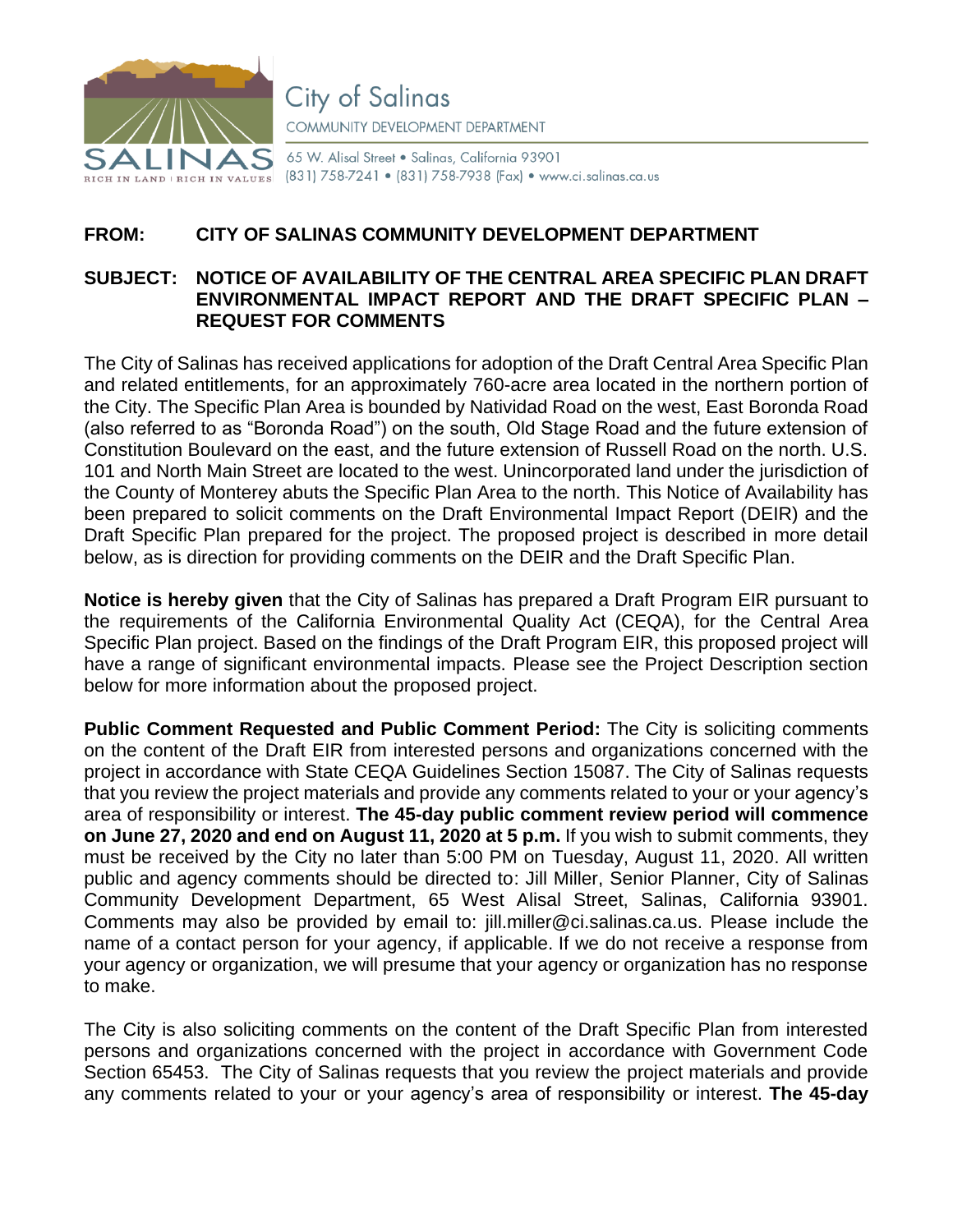

**City of Salinas** COMMUNITY DEVELOPMENT DEPARTMENT

65 W. Alisal Street . Salinas, California 93901 RIGH IN LAND | RIGH IN VALUES (831) 758-7241 • (831) 758-7938 (Fax) • www.ci.salinas.ca.us

**public comment review period will commence on June 27, 2020 and end on August 11, 2020 at 5 p.m.** If you wish to submit comments, they must be received by the City no later than 5:00 PM on Tuesday, August 11, 2020. All written public and agency comments should be directed to: Jill Miller, Senior Planner, City of Salinas Community Development Department, 65 West Alisal Street, Salinas, California 93901. Comments may also be provided by email to: jill.mille[r@ci.salinas.ca.us.](mailto:eda@ci.salinas.ca.us) Please include the name of a contact person for your agency, if applicable. If we do not receive a response from your agency or organization, we will presume that your agency or organization has no response to make.

**Availability of the Draft EIR and Draft Specific Plan:** The Draft EIR and Draft Specific Plan are available for review on-line on the City's website at: [https://www.cityofsalinas.org/our-city](https://www.cityofsalinas.org/our-city-services/community-development/documents-public-review)[services/community-development/documents-public-review.](https://www.cityofsalinas.org/our-city-services/community-development/documents-public-review) Hard copies can be made available upon request by contacting Jill Miller, Senior Planner at (831-758-7206) or jill.miller@ci.salinas.ca.us

The City of Salinas Planning Commission and the City of Salinas City Council will conduct public hearings at which the draft program EIR and the proposed project will be considered. The public hearing dates will be duly noticed once they are determined. The public hearings will be held at the Salinas City Council Chambers located at 200 Lincoln Avenue, Salinas, CA. Once they are noticed, information on the public hearings may be obtained from Jill Miller, Senior Planner at: 831-758-7206 or by email at: jill.mille[r@ci.salinas.ca.us.](mailto:eda@ci.salinas.ca.us)

**Project Location:** The approximately 760-acre Specific Plan Area is located within the incorporated boundary of the City of Salinas and the City's North of Boronda Road Future Growth Area (FGA). As previously noted, the project site is bounded by Natividad Road on the west, East Boronda Road (also referred to as "Boronda Road") on the south, Old Stage Road and the future extension of Constitution Boulevard on the east, and the future extension of Russell Road on the north.

**Project Description:** The Central Area Specific Plan will establish the land use planning and regulatory guidance, including the land use and zoning designations and policies, development regulations and design standards, for the approximately 760-acre Specific Plan Area. The Specific Plan will serve as a bridge between the Salinas General Plan and individual development applications in the Specific Plan Area, applying—and adding greater specificity to—the goals, policies and concepts of the General Plan for that area.

The Specific Plan has been crafted to be consistent with overall community goals as expressed in the General Plan, as well as more specific policies and implementation measures contained in other documents. The City of Salinas Zoning Code requirements will apply to development applications and property within the Specific Plan Area unless specifically superseded by the development regulations or design standards contained in the Specific Plan. The underlying purpose of the proposed project is the approval and subsequent implementation of the proposed